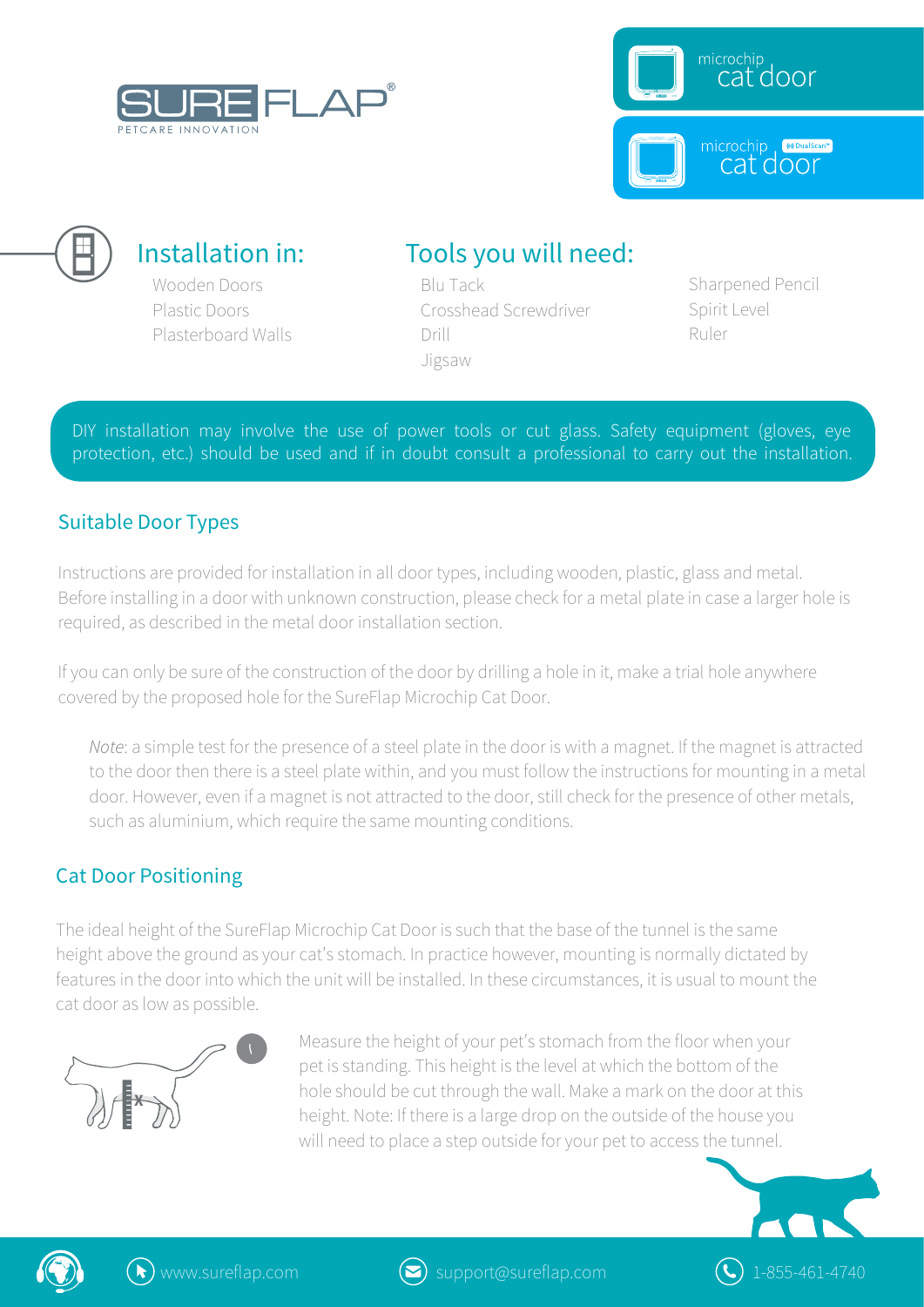

 $\mathbf{z}$ 

 $\iota$ 

4

5



Place the external frame face down. Attach a ball of Blu Tack (or similar adhesive putty) in each of the four corners. This should allow you to stick the frame to most doors.



Choose the position on the door at which you want to mount the cat door and stick the frame to the door. To ensure that it is level, we recommend you use a spirit level.



Use a sharpened pencil or pen to mark where the inside of the frame touches the door as well as the two screw holes. You need to make a legible line as this will be used for cutting against.



Remove the frame from the door and check you have a solid line and dots where the screw holes are. Using a drill with a 6mm (0.25") diameter bit, drill the two holes for the screws. It is vital these holes are drilled straight to ensure the two halves of the cat door connect properly.



Before you cut out the hole for the tunnel, drill holes in all the corners large enough to allow your jigsaw blade through. Cut out the tunnel hole with an electric jigsaw. Ensure you cut 3mm (0.125") outside the line you have marked for the hole to allow enough clearance for the tunnel. Make sure that your jigsaw is sitting flat on the door at all times while cutting.





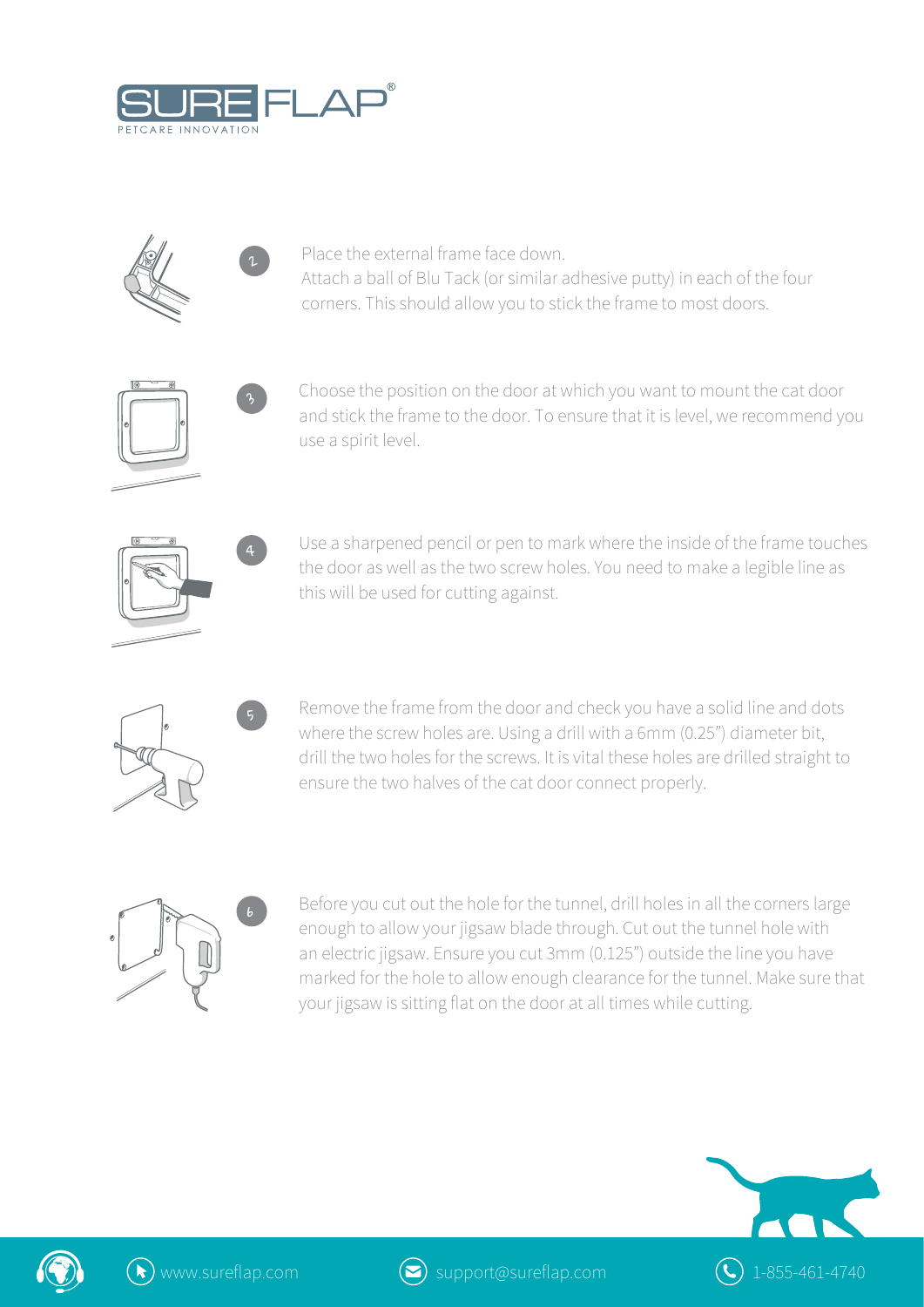



Clean off any loose debris, dust and dirt from the door before you install the SureFlap Microchip Cat Door.

Mount the cat door in the hole with the main assembly (battery cover) inside the house.



ř

Mount the external frame on the outside of the house. Depending on the thickness of the door, the tunnel will protrude through the frame by differing amounts. Under no circumstances should you cut or drill through the tunnel as this contains the microchip reader and will prevent the unit from working. Three different lengths of screw have been provided for your use. Choose the correct screw length to suit the thickness of your door. If you are not sure, use the smallest first. If this is too short use the next size up. Take care not to use a longer screw than needed, as this may damage the main assembly front face. Screw the external frame to the main assembly.



When the cat door has been mounted correctly, place the screw caps over the screw holes on the external frame. Align the screw caps with the slot pointing inwards and push firmly into place. To remove the screw caps, slide a flat blade screwdriver into the side slot and lever the cap out of the hole.







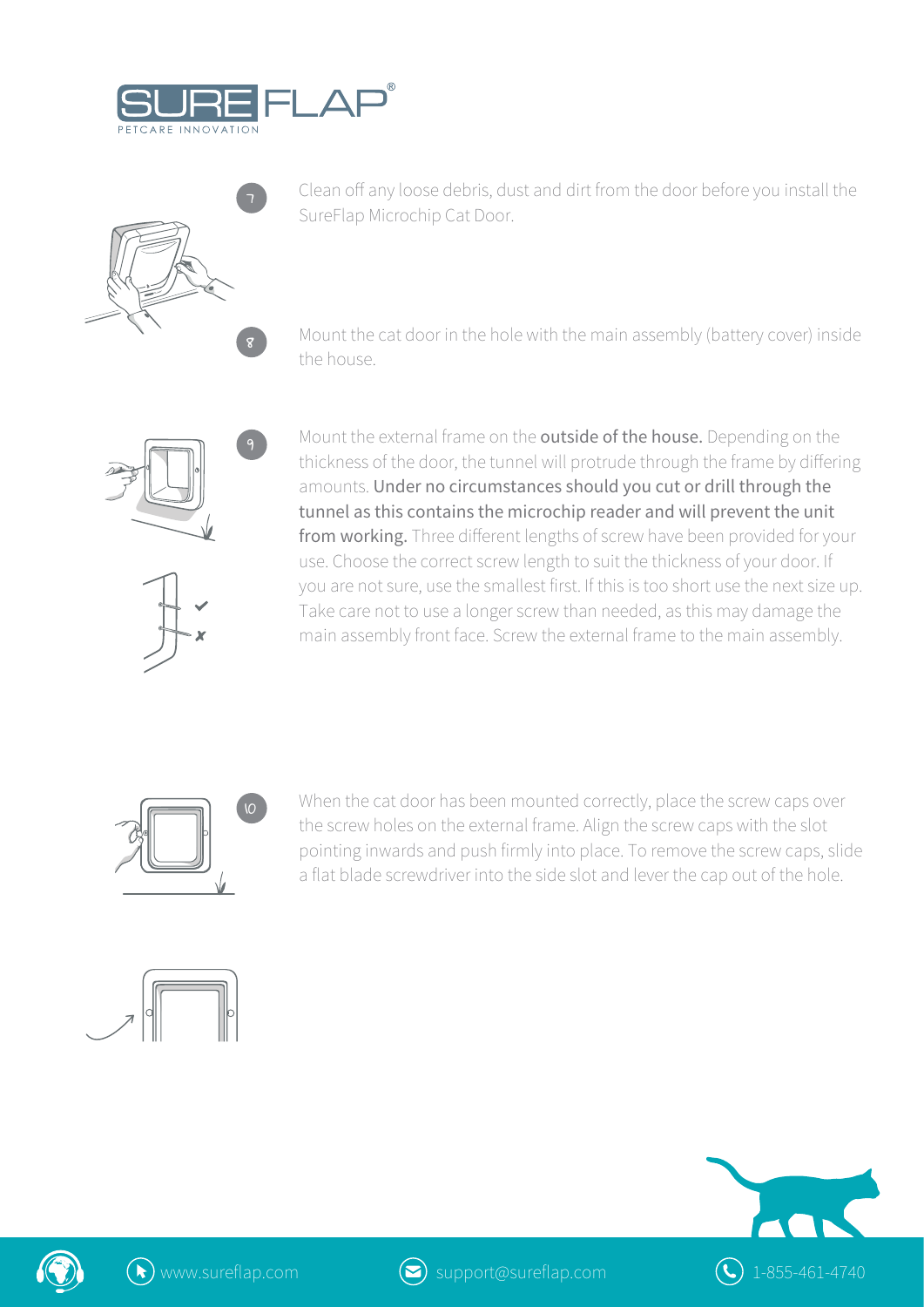

### Installation in Metal Doors

The presence of a metal plate in a door can influence the performance of the SureFlap Microchip Cat Door, reducing the range of the microchip reader. This includes the following:

- Metal skin doors
- Security doors
- Metal garage doors
- UPVC coated metal doors

For most situations you will not notice anything, as the read range will still be sufficient for the majority of microchips. However, if you experience intermittent operation or failure to open for your cat, first check for the presence of a metal plate in the door.

*Note:* UPVC coated metal doors often look the same as standard UPVC doors and you may need to look carefully where the panel has been cut. If a metal plate is confirmed, follow the instructions below for improved read range. Improved installation in metal doors requires the mounting adaptor. For details of where to purchase this adaptor see our website www.sureflap.com.



If there is metal present you will need to cut a larger hole in your door, leaving a gap of 2-3cm (1-1.2") between the tunnel of the cat door and the metal in your door. To begin with, trace around the outer edge of the back frame as a size guide. Now mark your cutting line 1cm (0.3") inside the line you have traced around the back frame, leaving the screw holes in place. Cut this hole and reinstall the cat door.

If you still experience intermittent operation you will need to increase the size of the hole again, in this case you will require the cat door mounting adaptor. For details of where to purchase this adaptor see our website www.sureflap.com.

First trace around the circumference of the mounting adaptor as a guide. Now mark a circle approximately 2cm (0.8") inside the line from the mounting adaptor, again leaving the indentations for the screw holes. Cut this hole and then reinstall the cat door again. This will extend the read range further and should resolve any issues with mounting in a metal door.





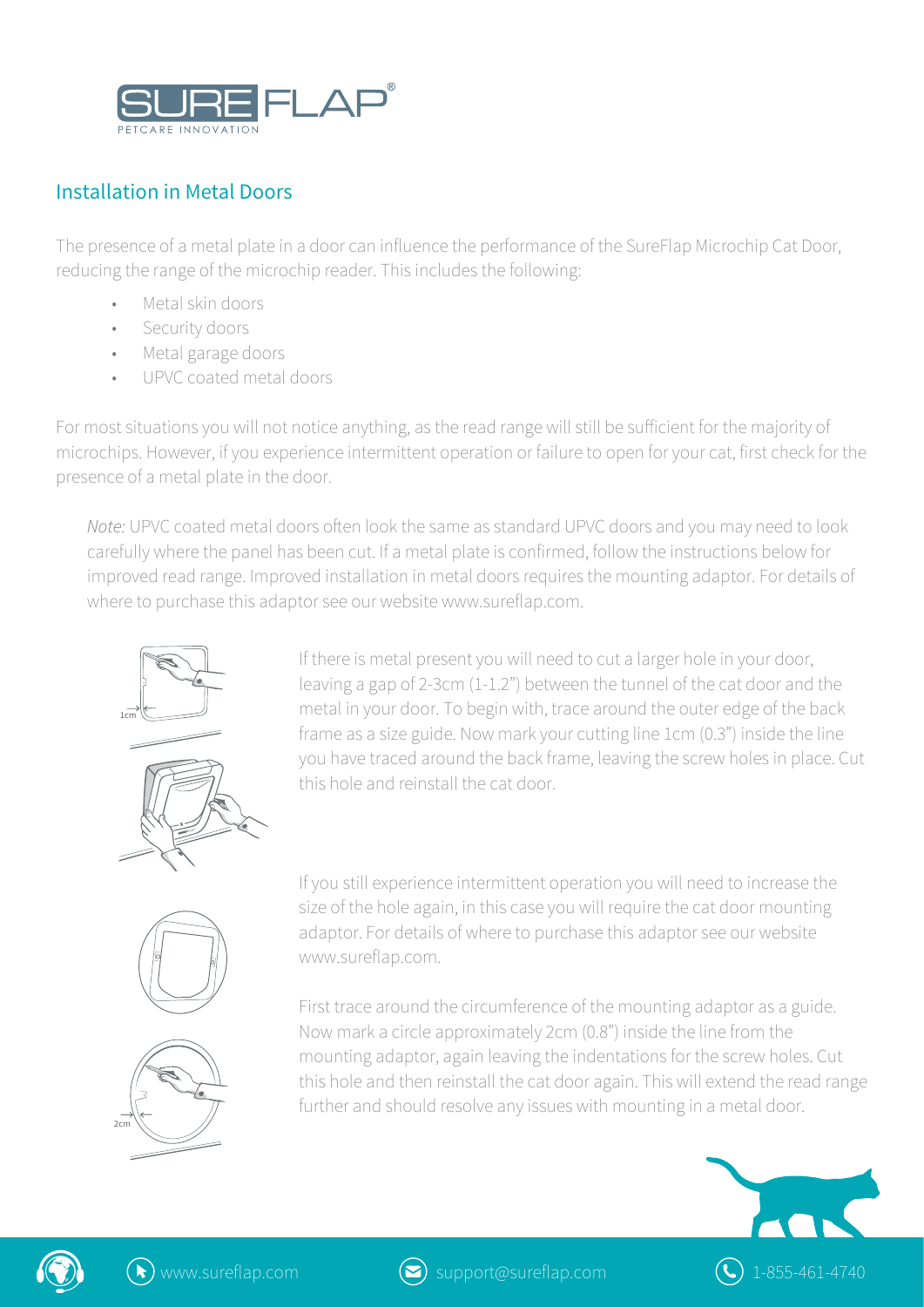





# Tools you will need:

All Weather Sealant Crosshead Screwdriver Spirit Level

DIY installation may involve the use of power tools or cut glass. Safety equipment (gloves, eye protection, etc.) should be used and if in doubt consult a professional to carry out the installation.

The SureFlap Microchip Cat Door is ideal for mounting in single or double glazed windows. If you need to have a hole cut in a window, please ask a qualified glazier to do it, as cutting glass is a skilled job. If you need to get a hole cut in your window, a circular hole with a diameter of 212mm (8.5") is the ideal size. A mounting adaptor is available to complete an installation in glass, and is suitable for covering holes from 210mm (8.5") to 260mm (10.25") in diameter.

For details of where to purchase this adaptor see our website at www.sureflap.com.

If you have a double glazed window, you will need to get a replacement unit manufactured with the hole cut in it. Once your glass has been cut and installed in the door or window you are ready to complete the installation.



Measure the height of your pet's stomach from the floor when your pet is standing. This height is the level at which the bottom of the hole should be cut through the glass. Make a mark on the glass at this height. Note: If there is a large drop on the outside of the house you will need to place a step outside for your pet to access the tunnel.





A circular hole 212mm (8.5") in diameter is required to accommodate the tunnel.





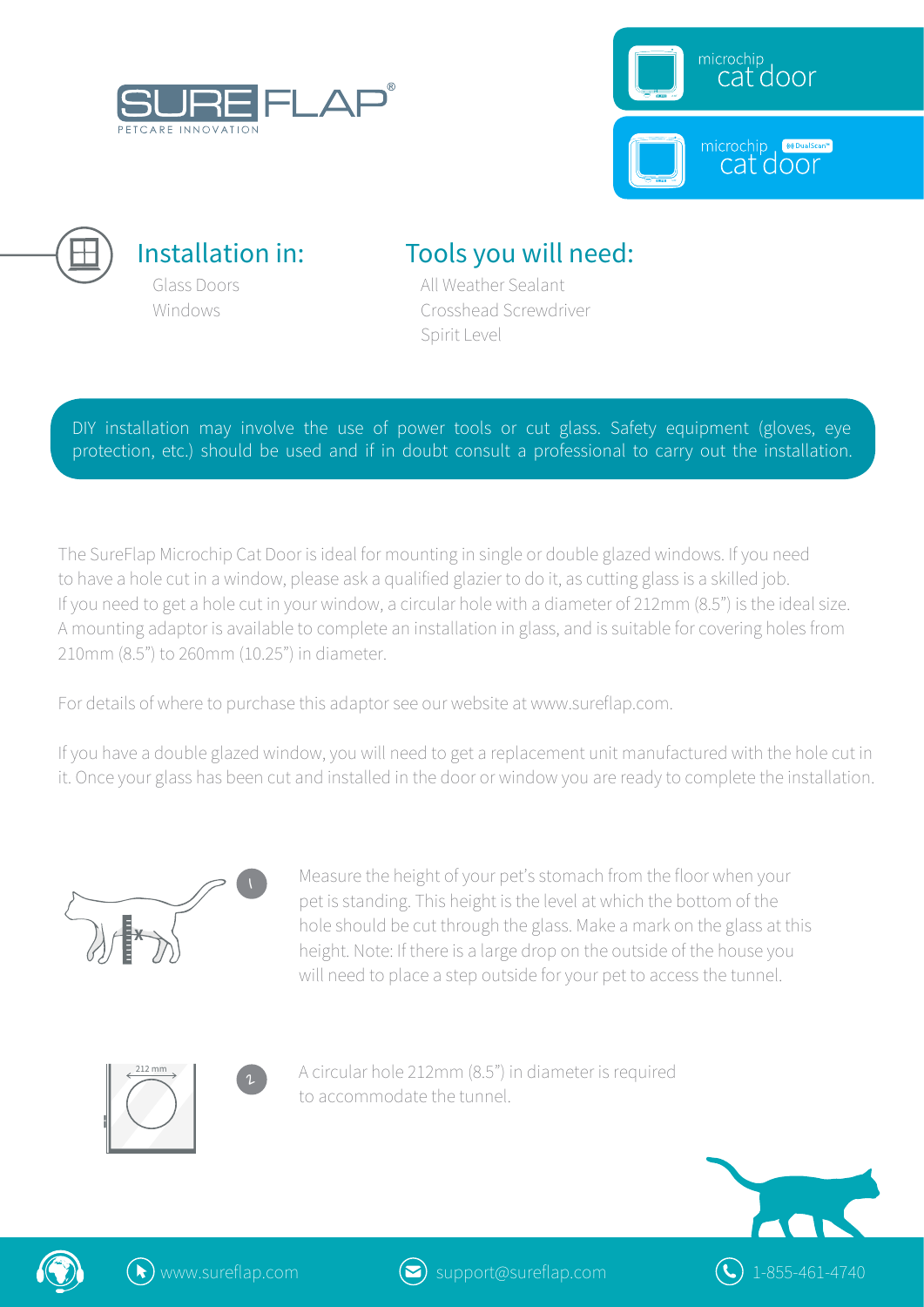



If installing the SureFlap Microchip Cat Door in a double glazed panel your glazier will seal between the panels around the circular hole to avoid moisture collecting inside. Do not use metal in any such seal.



We recommend running a bead of 'All Weather Sealant' around the edge of the hole on both sides of the glass. The sealant will help secure the cat door in place after installation, particularly with larger hole sizes, and also help prevent moisture getting in from outside. This type of sealant can be purchased from a glazing company and most DIY stores.



Slide one of the mounting adaptor rings over the main assembly.



6

From the inside of the house, slide the tunnel of the main assembly through the hole in the glass.



From the outside, mount the second part of the mounting adaptor and then the external frame. When working with cut glass always wear protective gloves as the edges may be sharp.



Screw the two halves together. If mounting in a single pane, use the shortest of the three pairs of screws. A double glazed panel may require the mid-sized screw, depending on its thickness. Check the assembly is centred with the circular hole before fully tightening the screws.



From the inside of the house you will now see your cat's stylish new entrance.





ř

 $\circ$ 

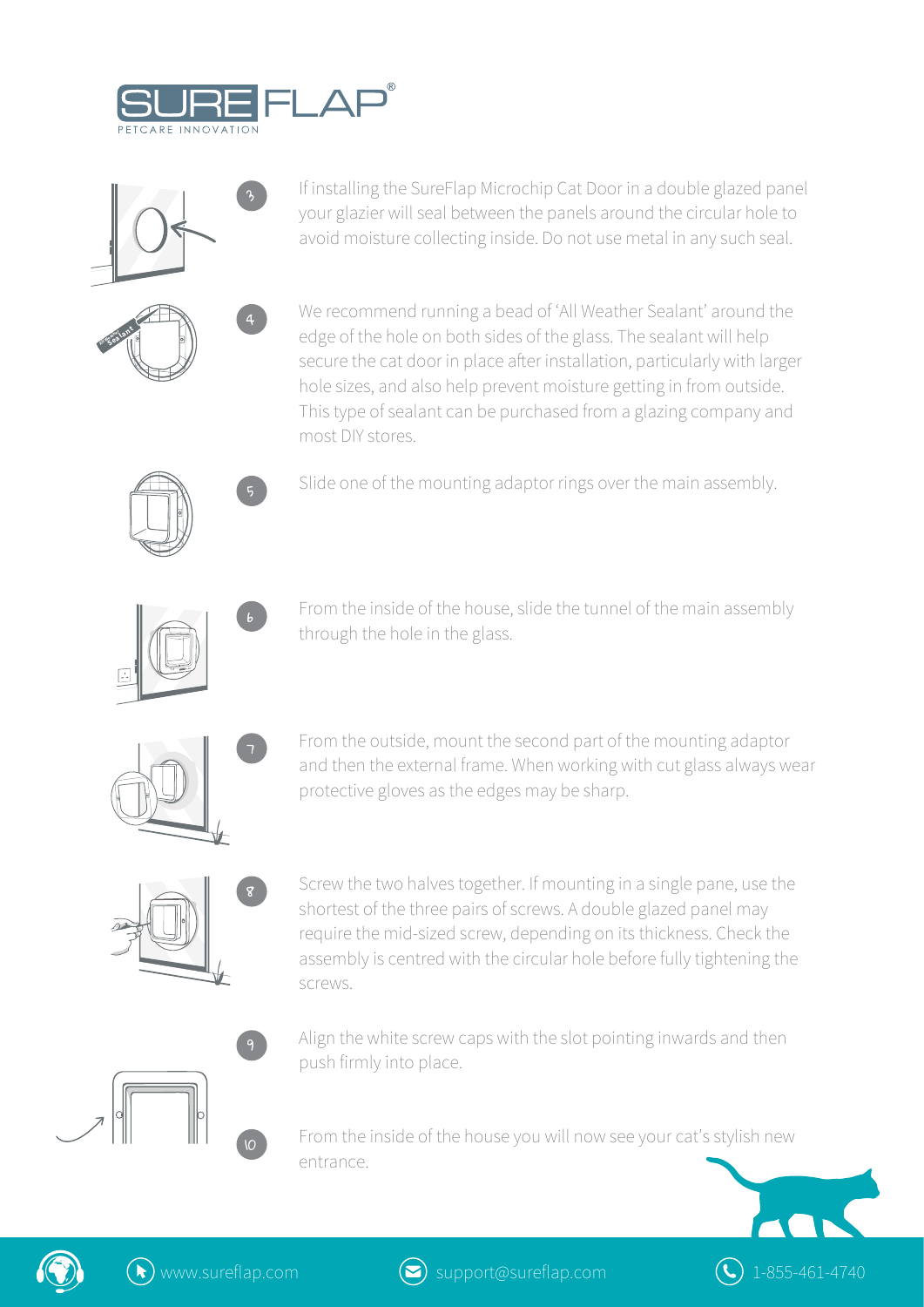





### Tools you will need:

All Weather Tape All Weather Sealant Blu Tack Masonary Drill Masking Tape

Sharpened Pencil Spirit Level Ruler

DIY installation may involve the use of power tools or cut glass. Safety equipment (gloves, eye protection, etc.) should be used and if in doubt consult a professional to carry out the installation.

When you are making holes through the wall of your property please consult a qualified builder.

*Note:* When planning the installation of a SureFlap Microchip Cat Door in a wall, remember that you may need to remove the cat door in the future if you move house or upgrade to a newer model. With this in mind do not glue the main assembly of the unit to the wall, as removing it will be difficult and could damage the surface of your wall.

For installation of the SureFlap Microchip Cat Door in a wall we recommend using the following accessories:

SureFlap Cat Door Mounting Adaptor SureFlap Cat Door Tunnel Extender



Measure the height of your pet's stomach from the floor when your pet is standing. This height is the level at which the bottom of the hole should be cut through the wall. Make a mark on the wall at this height. Note: If there is a large drop on the outside of the house you will need to place a step outside for your pet to access the tunnel.





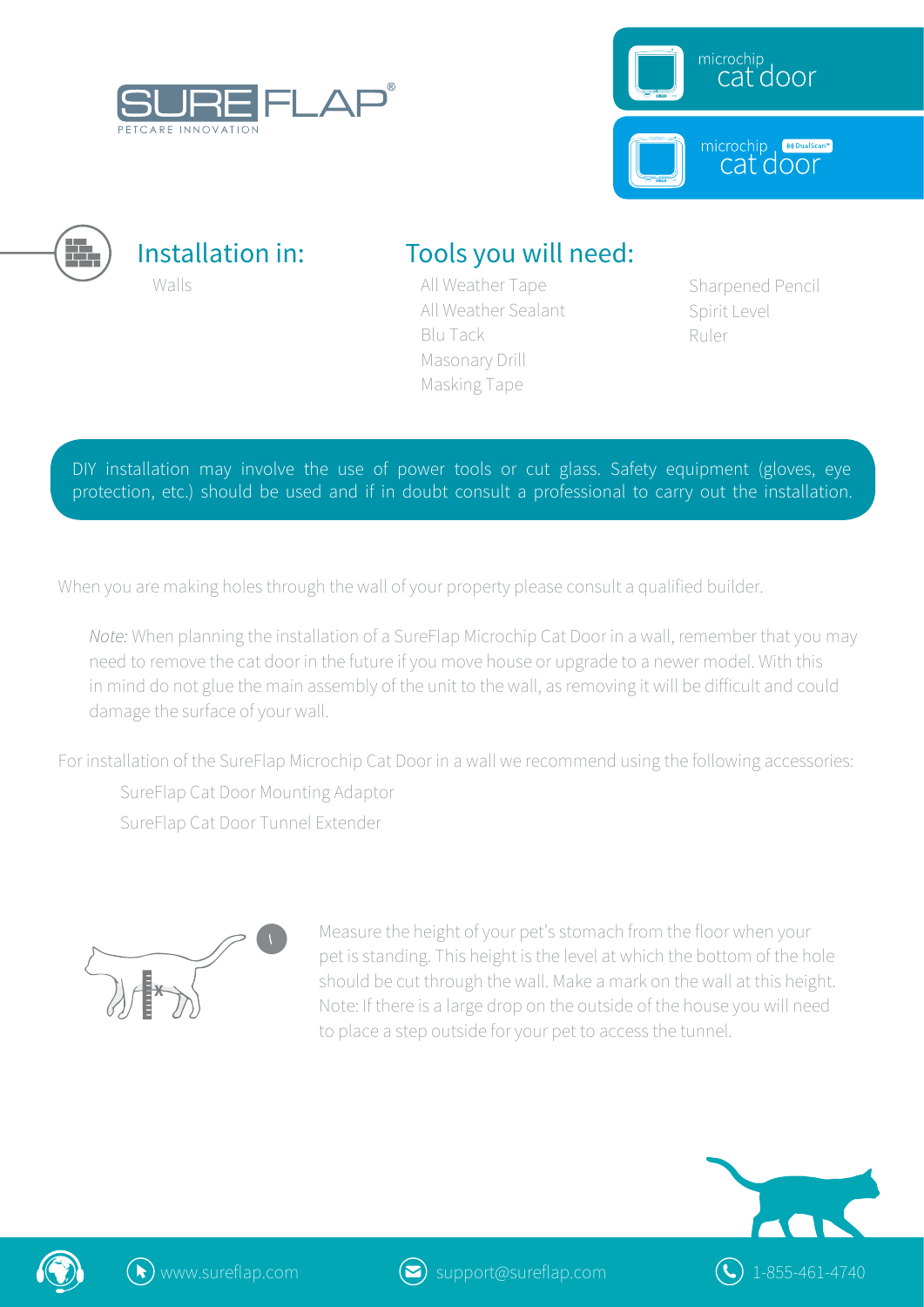

 $\iota$ 

 $\mathbf{z}$ 

4

5

6

7



Choose your mounting position on the wall so that your cat has easy access through the door and into the tunnel from outside.

Mark a 170mm x 170mm (6.7"  $\times$  6.7") square on the wall at the position of the tunnel.



Make a hole through the wall using appropriate tools and ensure that the tunnel is horizontal. A slight slope downwards from the inside of the house to the outside will ensure any rain runs out of the tunnel.

Apply superglue to the four tabs of the tunnel extender and fit the tunnel extenders together. When the glue has dried, apply weatherproof tape to the outside of the tunnel.

Follow step 5 to bond all of the tunnel extenders together – *Remember, do not glue the tunnel extender to the tunnel of the cat door. Just use tape for this joint when you come to it.*



Take one of the mounting adaptors and drill four holes in it using a 4mm (0.15") drill bit. These four holes are for the screws that will hold the cat door to the inside wall of your house. You can put the four screws where you like around the perimeter of the mounting adaptor.





Now take the two shortest screws from the box and using a washer, screw the mounting adaptor to the cat door.





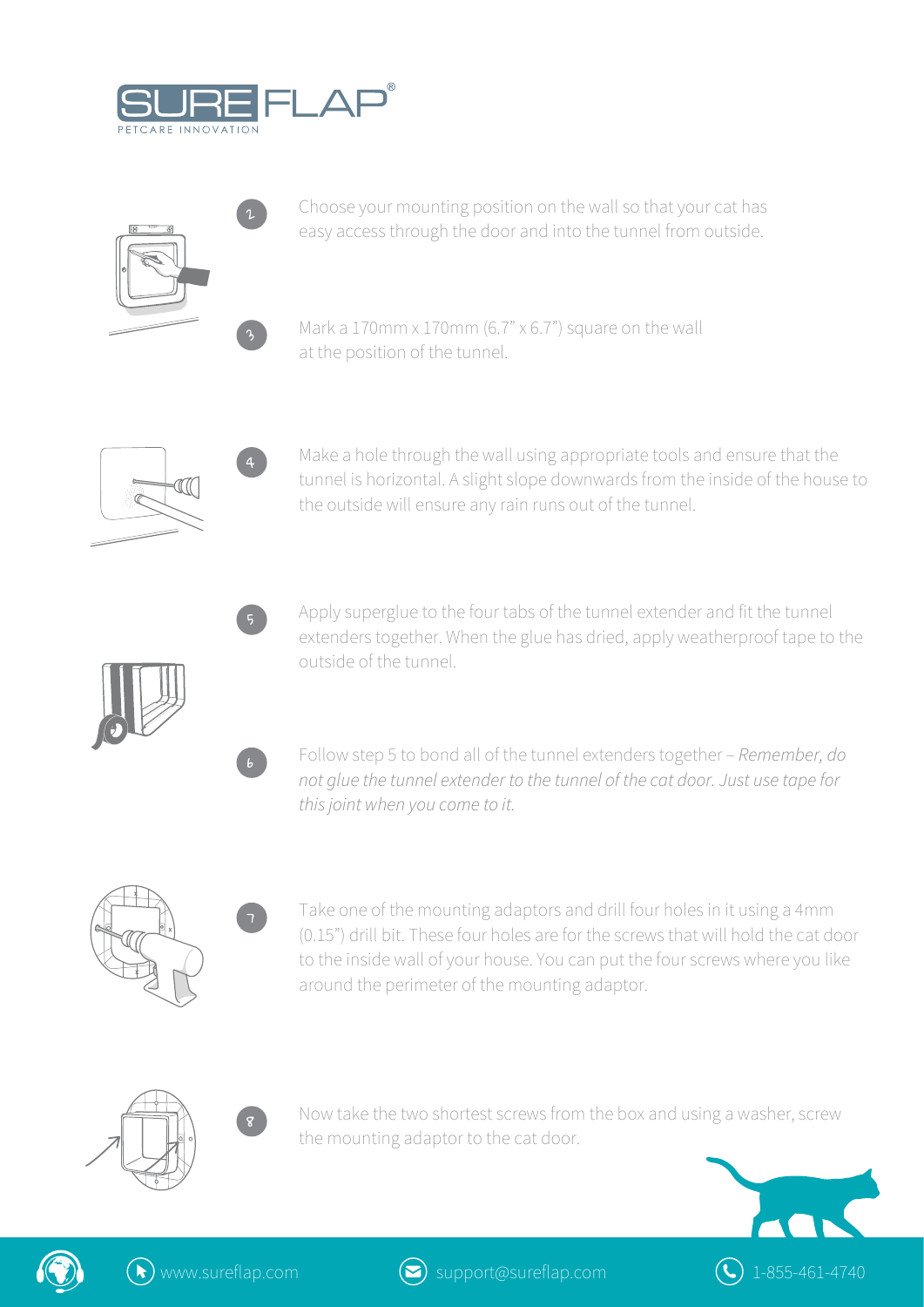

9

 $\overline{10}$ 



Place the cat door (with the mounting adaptor) in the hole in your wall on the inside of your house.



Mark the positions for the four screws through the holes you have made in the mounting adaptor. You will also need to remove some material from the wall to allow for the screw and washer which hold the mounting adaptor to the main assembly. This will ensure that the mounting adaptor fits flush with the wall.





Drill the four holes in your wall using an appropriate drill bit to suit the construction of your wall and your chosen screws.



 $\mathbf{p}$  Tape the tunnel extender to the end of the cat door's tunnel.



Place the cat door and the tunnel through the hole in your wall and screw it in place using the four screws through the mounting adaptor.